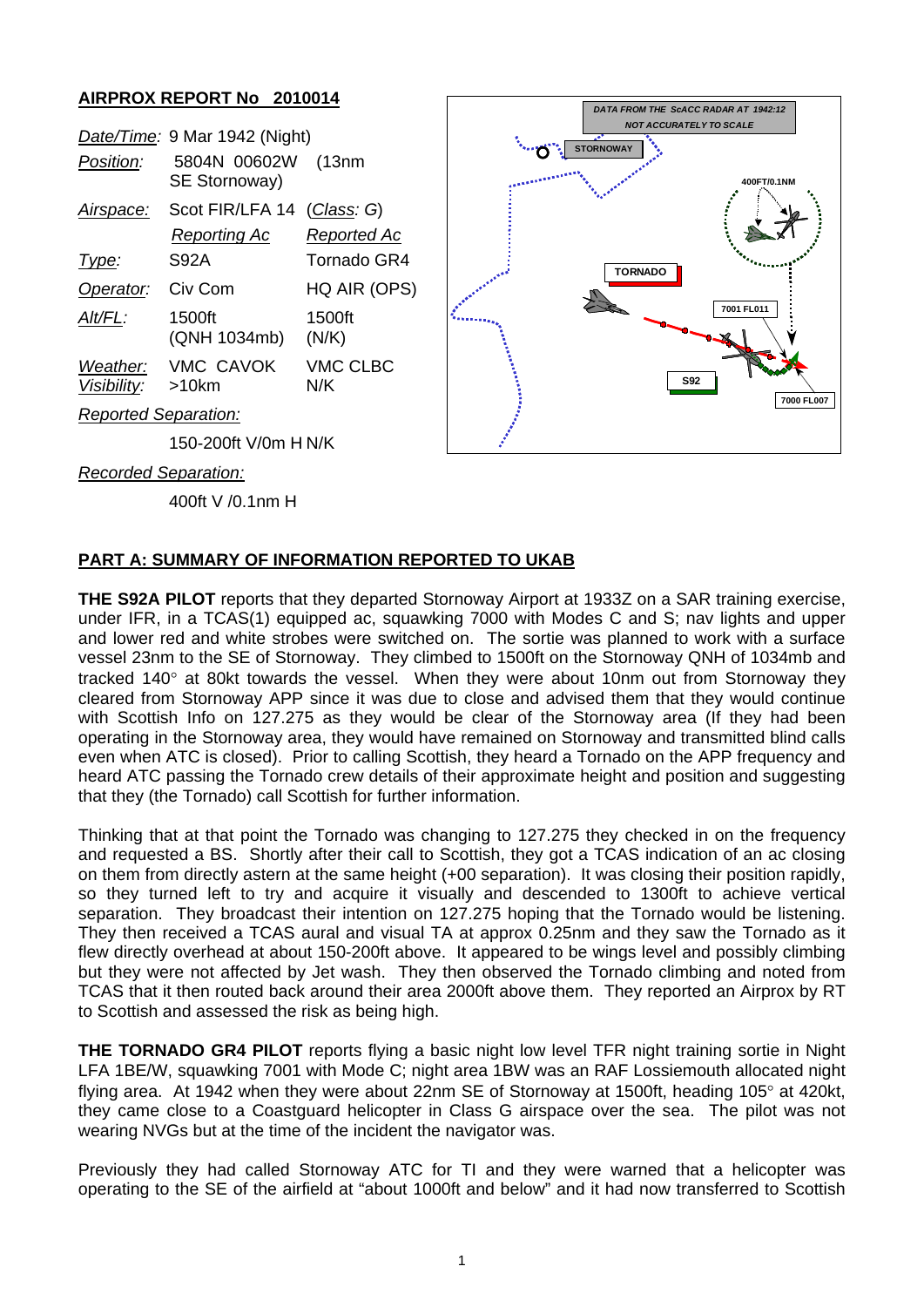Control on 127.275. Following the TI, the navigator thought he was visual with the traffic to the S of their track and that no confliction existed but as they coasted out he was not 100% certain that he was visual with the helicopter. That being the case and to ensure that there would be a minimum of 500ft vertical separation from the helicopter at "1000ft and below" they climbed to 1500ft Rad Alt. They were level at 1500ft for approximately 2 minutes when the helicopter was seen just to the right of the nose at their level and a further climb was initiated; they estimated that they cleared it by 500ft vertically.

They then spoke to the Helicopter crew on the Stornoway ATC frequency of 123.5 shortly after the incident and the safety of both ac was confirmed.

On checking after landing, they found that the coastguard helicopter regularly flies training sorties in the area in contact with either Stornoway or ScACC, without issuing a NOTAM and without or informing the military who also use that part of the NLFS extensively, normally flying at 2000ft and below.

He assessed the risk as being high

UKAB Note (1): The published hours of operation of Stornoway are 0700-1945 (Winter). There is a warning of Search and Rescue training from 0700-2100 within 30nm radius surface to 2000ft in the Stornoway entry in the UK Military ERS. There is no warning however in the UK Low Flying Handbook, LFA 14 'Helicopter Activity 1 SAR Over Sea and Coastal Training' or under Night procedures.

**ATSI** reports that at 1921 Stornoway TWR approved the S92 pilot's request for start-up clearance for a training flight to operate to the SE of the airport. Just over 4min later the subject Tornado contacted the TWR frequency, the pilot reporting, *"This is c/s transmitting blind singleton Tornado G R Four with you passing north of your field by about seven miles in approximately four minutes routeing out towards the west we'll be low level in it's a simulated night attack ????? out in the west side of the island and then en route to the south"*. The ADC replied, *"Station calling Stornoway picked up the last part of the transmission I'll have an aircraft departing to the southeast in approximately three to four minutes"*. The pilot confirmed *"that's copied we'll be to the north of your field and that won't be a factor many thanks and we'll call you when we're going en route"*. The controller advised the aircraft that it would be a BS, although this was not acknowledged. Note: Stornoway is not equipped with any surveillance equipment. The S92 was cleared for take off at 1932.

At 1937, the S92 was advised that there was no known traffic to affect it and was informed that the frequency would be closing in 10min. The pilot then reported changing to the ScACC frequency. Shortly afterwards, the Tornado contacted the TWR frequency, reporting, *"we're currently southwest of you ????? ????? ?????";* TI was reissued about the departing traffic, *"I've just had a Sikorsky Ninetytwo just go off the frequency he was heading out to the southeast and he will be low level about a thousand feet and below"*. Note: No mention of the S92's intended altitude had been stated either in the pre-flight details or on the TWR frequency. The controller subsequently explained that the S92 normally operated at that alt and he had given the Tornado the information 'to give them a rough idea where to look'. The Tornado was then advised of the ScACC frequency that the S92 would be working, the pilot responded, *"Roger"* although he then asked for confirmation of the frequency.

The S92 established communication with the ScACC West Coast Sector at 1940 reporting, *"just departed from Stornoway we're at Fifteen Hundred feet presently ten miles from Stornoway on the One Four Zero bearing shortly to descend to operate low level with a surface contact requesting a Basic Service please";* the service was agreed and read back by the pilot. Shortly afterwards, Stornoway telephoned the West Coast Sector to pass information about the Tornado, adding that it had been given the sector frequency. The Radar Controller issued TI about the Tornado, to the S92 pilot, *"just to let you know there is currently low level military jet traffic five miles to the south of Stornoway tracking southeast towards your general direction is reportedly at Five Hundred feet keep a good lookout please"*. The pilot responded, *"I've got him on TCAS the same height as me closing*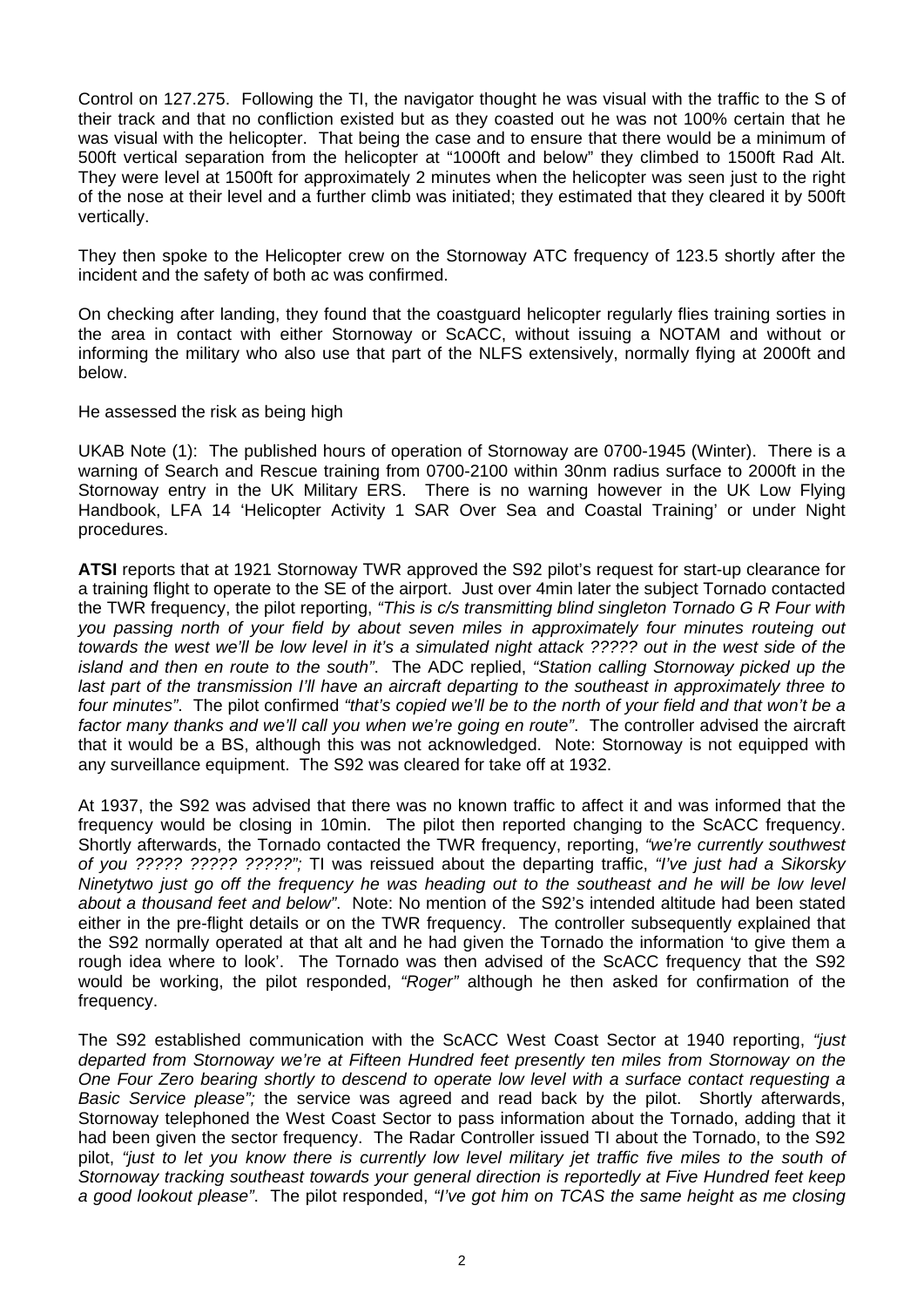*me four miles this time"*. He continued to update its distance as three, then two miles. Initially, the controller stated that the pilot would have to avoid at his discretion but in view of the pilot's increasing concern, he continued, *"that traffic looks like it is tracking southeast towards yourselves either avoid to the south or climb"*. The S92 pilot reported receiving repeated TAs, commenting that the Tornado was initially within a quarter of a mile at the same height and then one hundred feet below. He added that he had taken *"immediate avoiding action"*.

After the event, the S92 pilot discussed the incident with the Stornoway Controller who had heard the proceedings on the ScACC frequency, the pilot stating his intention to file an Airprox. During this period, the pilot of the Tornado transmitted to the S92 pilot *"more or less to say that Tornado which had the Airprox we turned back to check you were okay we are visual with you now down beneath*  us". He then added, "we spotted you and climbed we're at estimate we were told that you were a *thousand and below a thousand feet we had climbed to above a thousand feet obviously we could have climbed a bit further"*.

The ScACC radar recordings show the situation with the Tornado proceeding SE towards the S92 with both ac at FL009 (1500ft on Stornoway QNH 1034mb). At 1941:48, the S92 is seen to be turning left from its SE track, 2.4nm ahead of the Tornado. This appears to be taking the S92 towards the projected track of the Tornado. As the two ac pass, 0.1nm apart, the S92 has descended to FL007 (1300ft) and the Tornado climbed to FL011 (1700ft).

At the time of the incident, which occurred in Class G airspace, the S92 was receiving a BS, which is defined as:

'A Basic Service is an ATS provided for the purpose of giving advice and information useful for the safe and efficient conduct of flights. Basic Service relies on the pilot avoiding other traffic, unaided by controllers. It is essential that a pilot receiving this service remains alert to the fact that, unlike a Traffic Service and a Deconfliction Service, the provider of a Basic Service is not required to monitor the flight. Pilots should not expect any form of traffic information from a controller, as there is no such obligation placed on the controller under a Basic Service outside an ATZ, and the pilot remains responsible for collision avoidance at all times. A controller with access to surveillance derived information shall avoid the routine provision of traffic information on specific aircraft, and a pilot who considers that he requires such a regular flow of specific traffic information shall request a Traffic Service. However, if a controller considers that a definite risk of collision exists, a warning may be issued to the pilot'.

On this occasion, the ScACC Controller considered that there was a definite risk of a collision. Under a BS a pilot is expected to discharge his collision avoidance responsibility without assistance from a controller. However, the concern manifested by the pilot, as the Tornado approached his helicopter, led the controller into taking the unusual step of suggesting an avoiding action manoeuvre i.e. by descending or turning. In the event, the helicopter was in a left turn, when the controller suggested turning to the S. It did commence a descent as the Tornado approached within close proximity.

ATSI Note: The following additional transcript was obtained regarding the conversation between Stornoway TWR and ScACC at 19:40:41:

**WCST:** Antrim…Sorry West coast even. **STN:** Hi it's Stornoway. For the Coastguard one hundred, there's military traffic, a Tornado routing just south of the field at this time. I think he's about 500ft heading towards the coastguard's direction. I have given him your frequency. **WCST:** OK, I'll let the coastguard know. **STN:** Cheers **WCST**: Thank you

The Stornoway watch officially closed at 1955.

The 1920 Stornoway METAR was: 22006kt; 9999; wx nil; FEW030, BKN038; Ps05/Ps00 Q1034.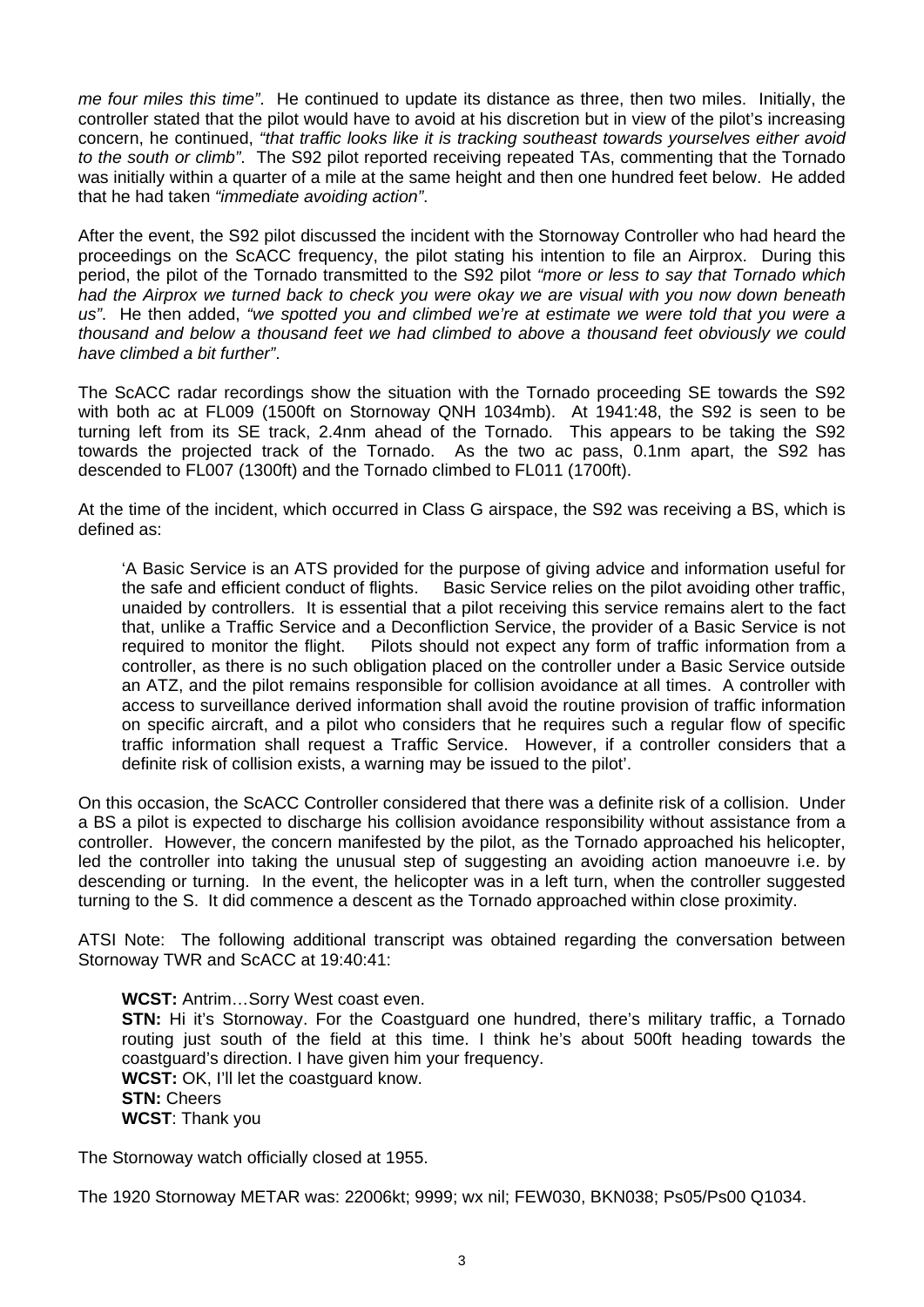#### **UK MIL Low Flying Ops** did not comment.

**HQ AIR (OPS)** comments that both ac were operating in Class G airspace. The GR4 crew, under the misapprehension that the S92 was operating below 1000ft, climbed to build in 500ft vertical separation. This incident highlights the fact that inaccurate information is worse than no information; if "height unknown" had been passed the GR4 would most likely have taken lateral separation. The situation could also have potentially been avoided if a NOTAM/warning had been issued concerning the SAR Training.

### **PART B: SUMMARY OF THE BOARD'S DISCUSSIONS**

Information available included reports from the pilots of both ac, transcripts of the relevant RT frequencies, HUD, FLIR and radar recordings, reports from the air traffic controllers involved and reports from the appropriate ATC and operating authorities.

The Board observed that although this was a serious incident, it could easily have been avoided. Had the Tornado crew been aware of the pre-planned training flight of the S92 it is probable that they would have given it a wide berth. Members were surprised that there was no interaction between the Coastguard operators and the Military (specifically the Low Flying Booking Cell); they were also surprised when they were informed that RAF Lossiemouth crews, the prime users of that part of the night low-flying system, were not aware of the Stornoway Coastguard activities. They considered this to be a significant breakdown in communication and agreed that the onus was on the Coastguard operators to inform the Military rather than the Military to seek the information. Far from being a quiet area, the NW of Scotland is widely used by Military ac at night. Members noted that, although the Military Low Flying Handbook Sect 3 (Night) warned of several SAR Helicopter Night Training Areas and night SAR procedures, Stornoway was not mentioned. The Board therefore recommended that this be reviewed. One Member also suggested that the CANP procedure (AIC Y028/2010 refers) could be extended to include Coastguard training flights.

Although the Tornado crew wisely called Stornoway as they passed close to the airfield, giving their intentions, the first call did not give the controller a clear and unambiguous picture of their intended routeing; this was, at least partially, rectified by their second call. Only at that stage, as they were coasting out tracking to the SE, did the controller have enough information to recognise that there was going to be a confliction and react accordingly by informing ScACC who were by then working the S92. However the information passed to the Tornado that the S92 was at 'about 1000ft and below' was not correct; neither was the information passed to ScACC and subsequently the S92 that the Tornado was 'about 500ft'. These, the Board agreed, had been key factors in determining the altitudes that the respective pilots elected to fly i.e. the S92 maintaining 1500ft and the Tornado climbing to 1500ft (and into conflict). That being the case, Members agreed unanimously that this had contributed to the cause of the incident.

Given that both ac had been operating legitimately in Class G airspace under the 'see and avoid' principle, the Board concentrated on determining why the crews had not seen the opposing ac until a late stage. Despite being aware of its presence from TCAS, until the last few seconds of the encounter the S92 had been 'tail on' to the rapidly overtaking Tornado; that being the case, Members agreed that the helicopter crew could not reasonably have been expected to see it. Even after the S92 turned, the Tornado would have been 'head on' to it and still difficult to see in the final few seconds before the ac crossed. The S92 crew did, however, change track, which, although it reduced the extant lateral separation, altered the aspect of the helicopter to the Tornado, and enabled its pilot to see their lights and react.

Since the Tornado was the overtaking ac, under the Rules of the Air, it should have given way to the S92. The Tornado crew believed they had given way by climbing to 500ft above the helicopter and were surprised when it was seen late, at the same height, crossing from right to left. The radar and videos showed that the Tornado initially approached the S92 from almost directly astern. The S92